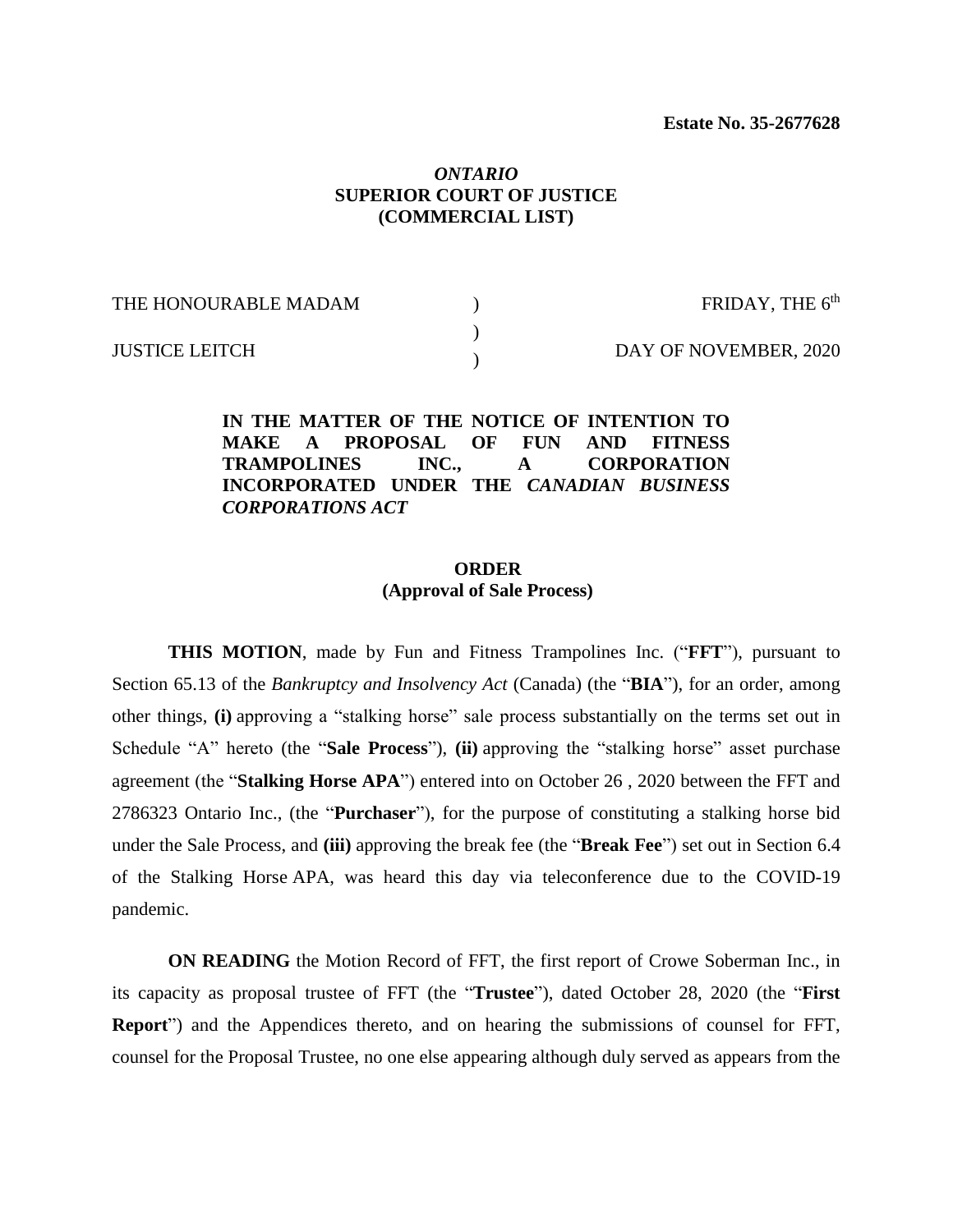Affidavits of Service of Katie Parent sworn October 26, 2020 and Joël Turgeon sworn October 27, 2020, filed:

#### **SERVICE**

1. **THIS COURT ORDERS** that the timing and method of service of the Notice of Motion, the Motion Record and the First Report is hereby abridged and validated and this Motion is properly returnable today.

2. **THIS COURT ORDERS** that FFT, the Trustee and/or their lawyers are at liberty to serve or distribute this Order and any other materials and orders as may be reasonably required in these proceedings, including any notices or other correspondence, by forwarding true copies thereof by electronic message to FFT's creditors or other interested parties and their advisors. For greater certainty, any such distribution or service shall be deemed to be in satisfaction of a legal or juridical obligation and notice requirements within the meaning of section 3(c) of the *Electronic Commerce Protection Regulations*, SOR/2013-221.

#### **APPROVAL OF SALE PROCESS AND STALKING HORSE APA**

3. **THIS COURT ORDERS** that the Sale Process is hereby approved and the Trustee is hereby authorized and directed to take such steps as it deems necessary or advisable (subject to the terms of the Sale Process) to carry out the Sale Process, subject to prior approval of this Court being obtained before completion of any transaction(s) under the Sale Process.

4. **THIS COURT ORDERS** that the execution, delivery, entry into, compliance with, and performance by FFT of the Stalking Horse APA be and is hereby ratified, authorized and approved.

5. **THIS COURT ORDERS** that the Break Fee set out in Section 6.4 of the Stalking Horse APA is approved and that the Stalking Horse APA is hereby approved solely for the purposes of standing as the Stalking Horse Bid in the Sale Process, provided that if the Purchaser is the successful bidder under the Sale Process, implementation of the transaction contemplated by the Stalking Horse APA will be subject to the Court's approval upon further motion by FFT.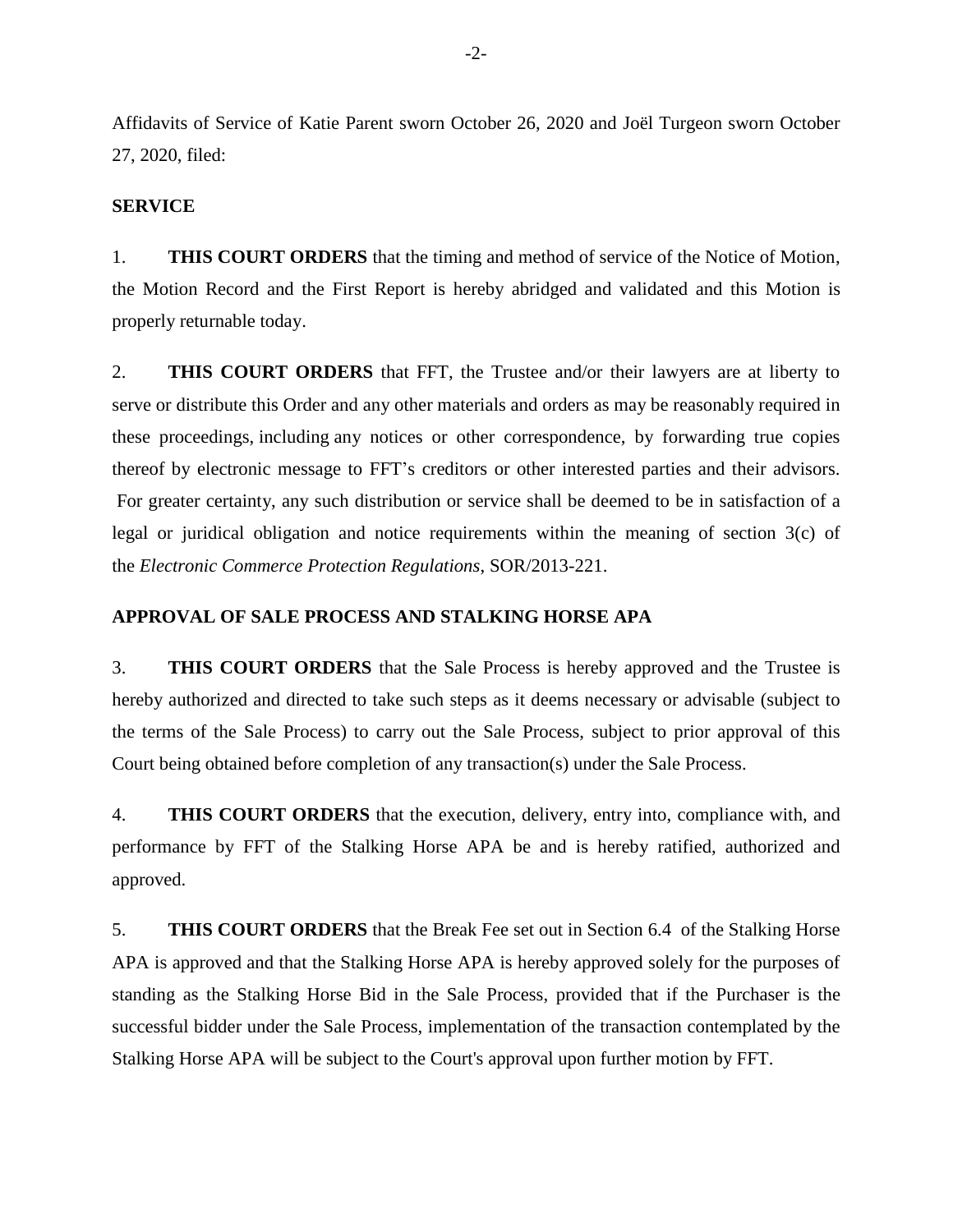6. **THIS COURT ORDERS** that FFT and the Trustee their respective employees, advisors, agents or other representatives ("**Representatives**") shall have no personal or corporate liability in connection with the Sale Process.

7. **THIS COURT ORDERS** that, pursuant to clause 7(3)(c) of the *Canada Personal Information Protection and Electronic Documents Act*, the Trustee, FFT and their Representatives are hereby authorized and permitted to disclose and transfer to each potential bidder (the "**Bidders**") and to their Representatives, if requested by such Bidders, personal information of identifiable individuals, including, without limitation, all human resources and payroll information in FFT's records pertaining to FFT's past and current employees, but only to the extent desirable or required to negotiate or attempt to complete a sale pursuant to the Sale Process (a "**Sale**"). Each Bidder or Representative to whom such personal information is disclosed shall maintain and protect the privacy of such information and limit the use of such information to its evaluation for the purpose of effecting a Sale, and if it does not complete a Sale, shall return all such information to the Trustee, or in the alternative destroy all such information and provide confirmation of its destruction if requested by the Trustee. The Successful Bidder(s) shall maintain and protect the privacy of such information and, upon closing of the transaction(s) contemplated in the Winning Bid(s) (as defined in the Sale Process), shall be entitled to use the personal information provided to it that is related to the assets acquired pursuant to the Sale Process in a manner that is in all material respects identical to the prior use of such information by FFT, and shall return all other personal information to the Trustee, or ensure that all other personal information is destroyed and provide confirmation of its destruction if requested by the Trustee.

#### **GENERAL**

8. **THIS COURT HEREBY REQUESTS** the aid and recognition of any court, tribunal, regulatory or administrative body having jurisdiction in Canada or the United States, to give effect to this Order and to assist FFT, the Trustee, the Purchaser and their respective agents in carrying out the terms of this Order. All courts, tribunals, regulatory and administrative bodies are hereby respectfully requested to make such orders and to provide such assistance to FFT and to the Trustee, as an officer of this Court, as may be necessary or desirable to give effect to this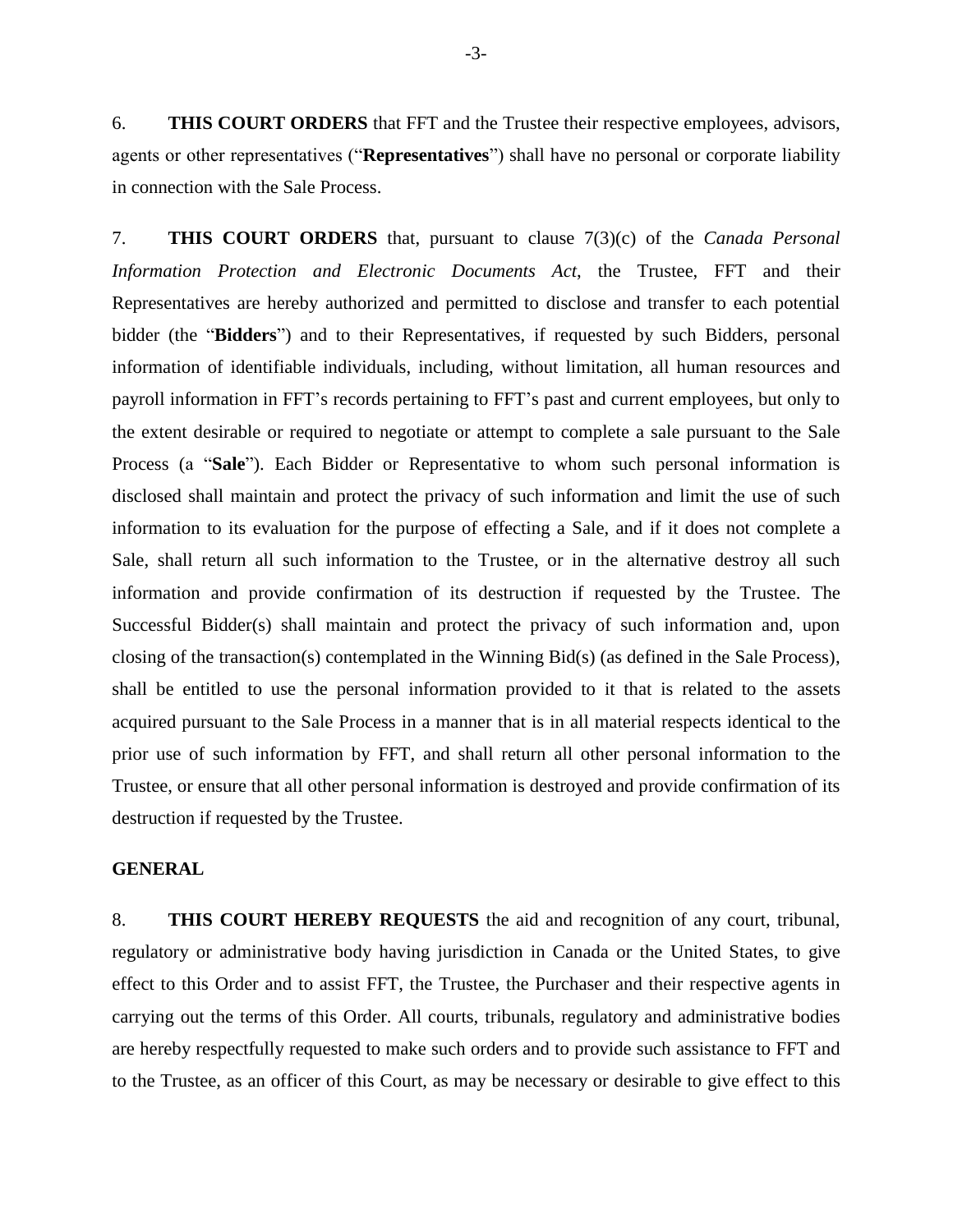Order, to grant representative status to the Trustee in any foreign proceeding, or to assist FFT and the Trustee and their respective agents in carrying out the terms of this Order.

9. **THIS COURT ORDERS** that each of FFT, the Trustee and the Purchaser shall be at liberty and are hereby authorized and empowered to apply to any court, tribunal, regulatory or administrative body, wherever located, for the recognition of this Order and for assistance in carrying out the terms of this Order.

10. **THIS COURT ORDERS** that this Order is effective from today's date and is not required to be entered.

Jynne Checke

Justice L.C. Leitch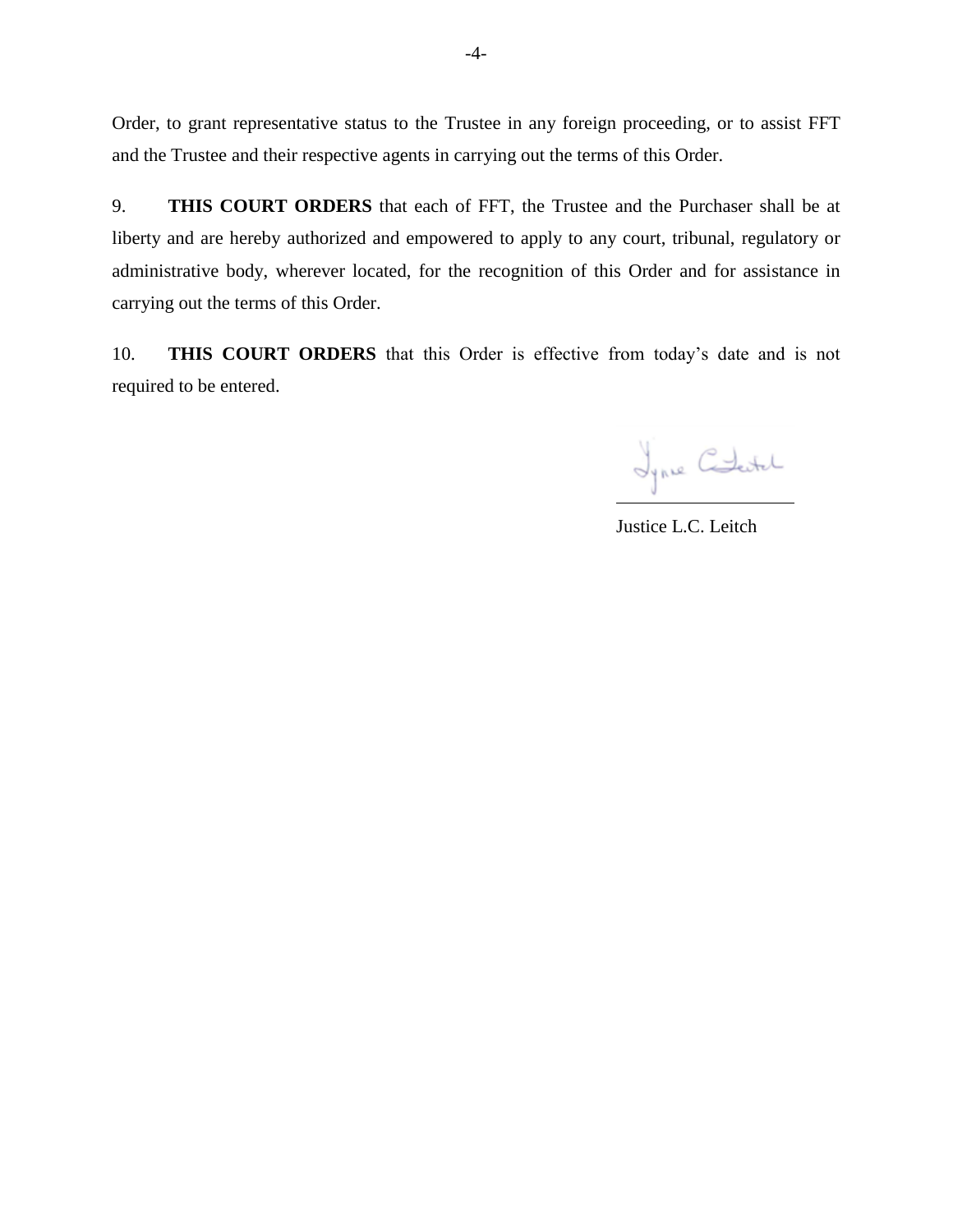### **Schedule "A" – Sale Process**

- 1. Definitions. All capitalized terms used but not defined herein shall have the meaning ascribed to them in the Stalking Horse APA
- 2. Advertisement. Not later than five (5) Business Days after the Sale Process Order is granted, the Trustee shall advertise for sale the Purchased Assets in The **National Post (National Edition)** and distribute a teaser document to potential interested parties.
- 3. Due Diligence. Not later than five (5) Business Days after the Sale Process Order is granted, the Trustee shall make available to prospective purchasers (collectively, the "**Prospective Purchasers**"), upon receipt of an executed confidentiality agreement from a Prospective Purchaser, access to a data room containing information reasonably required by Prospective Purchasers to consider submitting an offer for the Purchased Assets and facilitate the conduct of due diligence by the Prospective Purchasers. The Purchaser may have access to the data room.
- 4. Bid Deadline. Any offers to purchase the Purchased Assets must be submitted in writing to and received by the Proposal Trustee at Crowe Soberman Inc., 2 St. Clair Ave. East, Suite 1100 Toronto, ON M4T 2T5, attention: Hans Rizarri, or by email at hans.rizarri@crowesoberman.com, by 5:00pm (Toronto time) on December 7, 2020 (the "**Bid Deadline**")
- 5. Qualified Bid. The Trustee in its sole discretion shall determine whether any offers are "**Qualified Bids**". A Qualified Bid shall mean an offer to purchase substantially all of the Purchased Assets which is substantially the same or better than the Agreement, provided that no offer shall qualify as a Qualified Bid unless it meets, among other things, the following minimum criteria:
	- *a.* the Prospective Purchaser and the representatives thereof who are authorized to appear and act on its behalf must be sufficiently identified and written evidence of the offeror's chief officer or other appropriate senior executive's approval of the contemplated transaction must be submitted with the offer:
	- *b.* the offer must be submitted in writing and include a blackline of the offer to the Agreement, reflecting the Prospective Purchaser's proposed changes and a written commitment to close on the terms and conditions set forth therein;
	- *c.* the offer must be accompanied by a deposit in the form of certified cheque payable to the Proposal Trustee which is equal to at least 10% of the aggregate purchase price payable under the offer;
	- *d.* the offer must be open for acceptance by the Vendor until five (5) Business Days after the Auction (as hereinafter defined) or later;
	- *e.* the offer must be on terms no less favourable and no more burdensome or conditional than the Agreement and shall not contain any provisions for a break fee or expense reimbursement;
	- *f.* the offer must not contain any contingency relating to due diligence or financing or any other material conditions precedent to the offeror's obligation to complete the transaction that are not otherwise contained in the Agreement;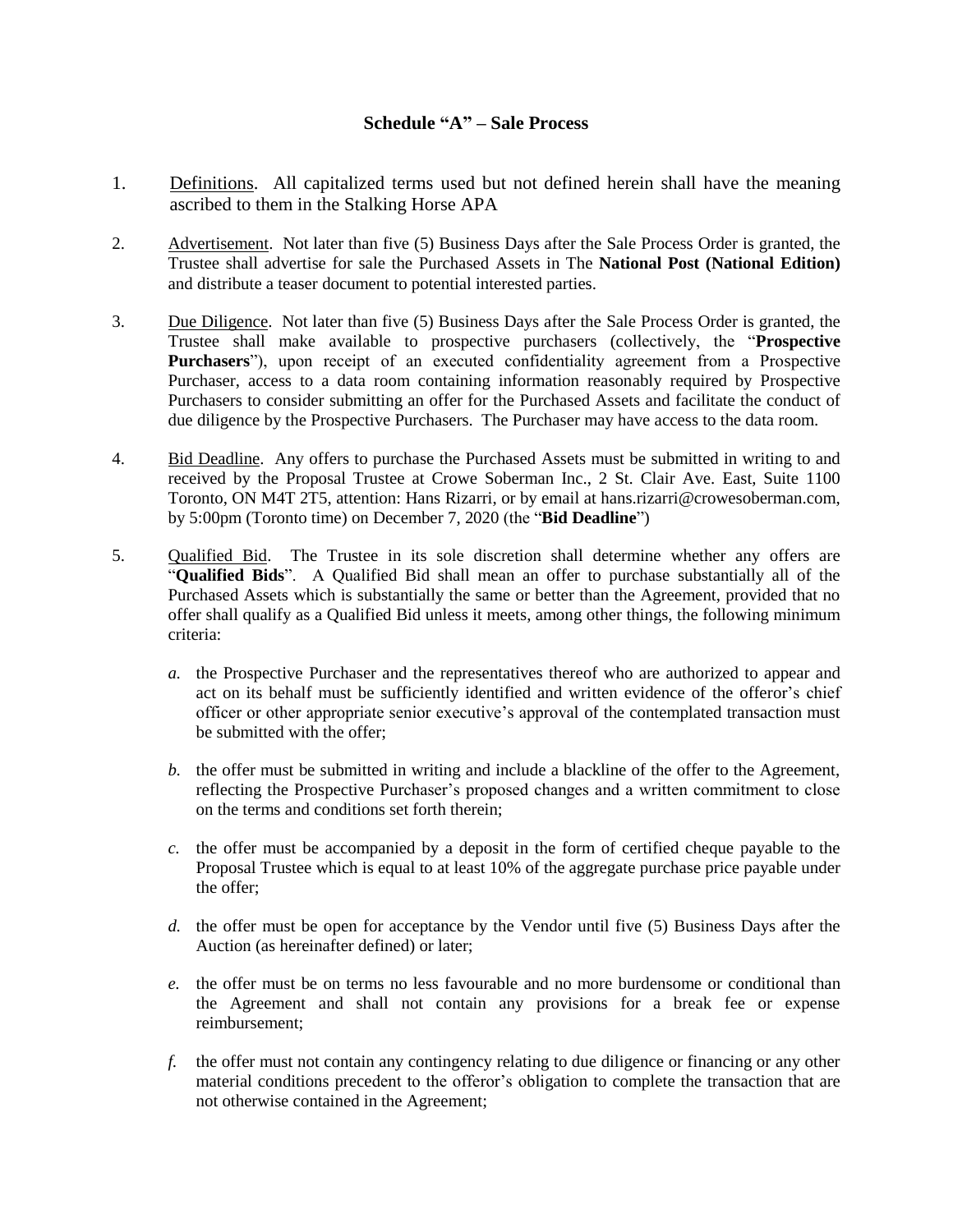- *g.* the offer must contain written evidence of a commitment for financing or other evidence of the ability to consummate the sale with appropriate contact information for such financing sources; and
- *h.* the offer must be for a price equal to or greater than the sum of the Purchase Price, the Break Fee and **\$5,000.**
- 6. Auction. Only if the Trustee receives one or more Qualified Bids by the Bid Deadline, the Trustee shall extend invitations by phone, fax and/or email by 10:00 a.m. (Toronto time) on the third (3rd) Business Day after the Bid Deadline to all bidders who submitted Qualified Bids and to the Purchaser to attend an auction (the "**Auction**"). The Auction shall be held at 10:00 a.m. on the fifth  $(5<sup>th</sup>)$  Business Day after the Bid Deadline (or such other date and time as the Proposal Trustee may in its sole discretion designate) at the offices of the Trustee or virtually by videoconference facility established by the Trustee.
- 7. Conduct of the Auction. The Trustee shall conduct the Auction. At the Auction, the bidding shall begin initially with the highest Qualified Bid and subsequently continue in multiples of \$10,000, or such other amount as the Trustee determines to facilitate the Auction (the "**Incremental Amount**"). Additional consideration in excess of the amount set forth in the highest Qualified Bid must be comprised only of cash consideration. The format and procedure for the Auction shall be determined by the Trustee in its sole discretion.
- 8. Winning Bid. In its sole discretion and based, *inter alia*, on the conduct of the Auction, the total financial and contractual terms of the Qualified Bids and various factors relevant to the speed and certainty of completing the sale of the Purchased Assets, the Trustee shall determine and accept the highest and/or best bid with respect to the Purchased Assets (the "**Winning Bid**"), subject to Court approval.
- 9. Court Approval of the Winning Bid. The Vendor shall make a motion to the Court to obtain approval of the Winning Bid and the Approval and Vesting Order as expeditiously as possible after the Auction, but in no event longer than ten (10) Business Days following the Auction.
- 10. Court Approval of Agreement if no Qualified Bid. If no Qualified Bid is received by the Bid Deadline (other than the Agreement), the Auction will not be held. Accordingly, the Agreement will be the Winning Bid and the Vendor shall seek, as expeditiously as possible, approval of the Court to consummate the Transaction contemplated by the Agreement, but in no event longer than ten (10) Business Days following the expiry of the Bid Deadline.
- 11. Return of Deposits. The deposits submitted with all Qualified Bids (except the Winning Bid), shall be held in escrow by the Trustee until five (5) Business Days after the date of the completion of the Auction and returned to those Prospective Purchasers thereafter. If the Winning Bid terminates pursuant to its terms or fails to close because of the Vendor's breach or failure to perform under the terms of the Winning Bid, the Trustee shall return the deposit submitted with such bid to the bidder that submitted the Winning Bid (the "**Winning Bidder**") forthwith. If the Winning Bidder fails to complete the approved sale because of its breach or failure to perform under the terms of the Winning Bid, the Trustee shall not have any obligation to return the deposit submitted with the Winning Bid and such deposit shall be retained by the Trustee as liquidated damages and the Purchaser shall be entitled to submit a new bid for the Purchased Assets, which the Trustee shall be at liberty to but not obligated to, accept on terms to be agreed upon between the Parties.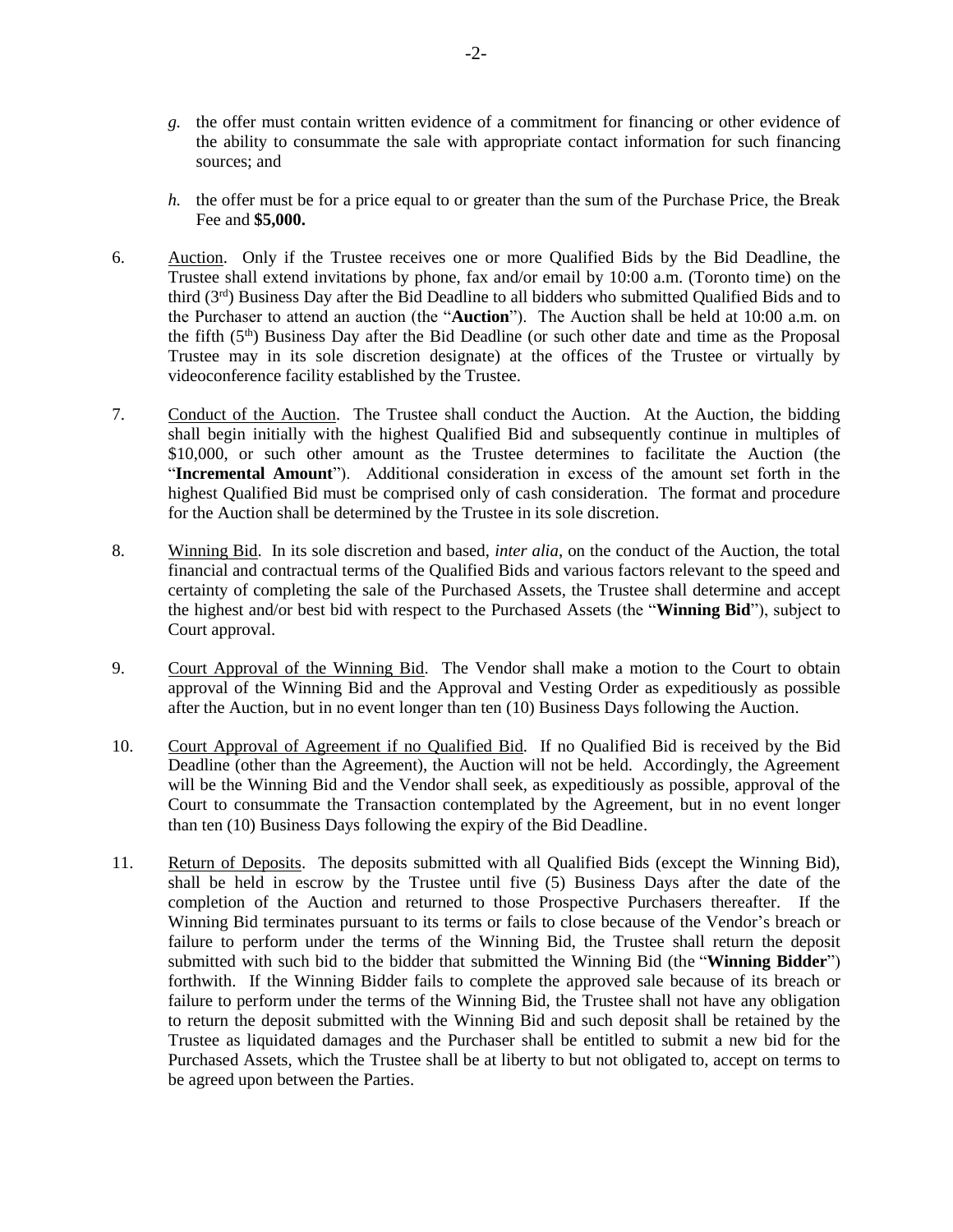12. Modifications. Subject to the Sale Process Order, the Trustee shall have the right to adopt such other rules for the Sale Process, that, in its sole discretion, will better promote the goals of the Sale Process.